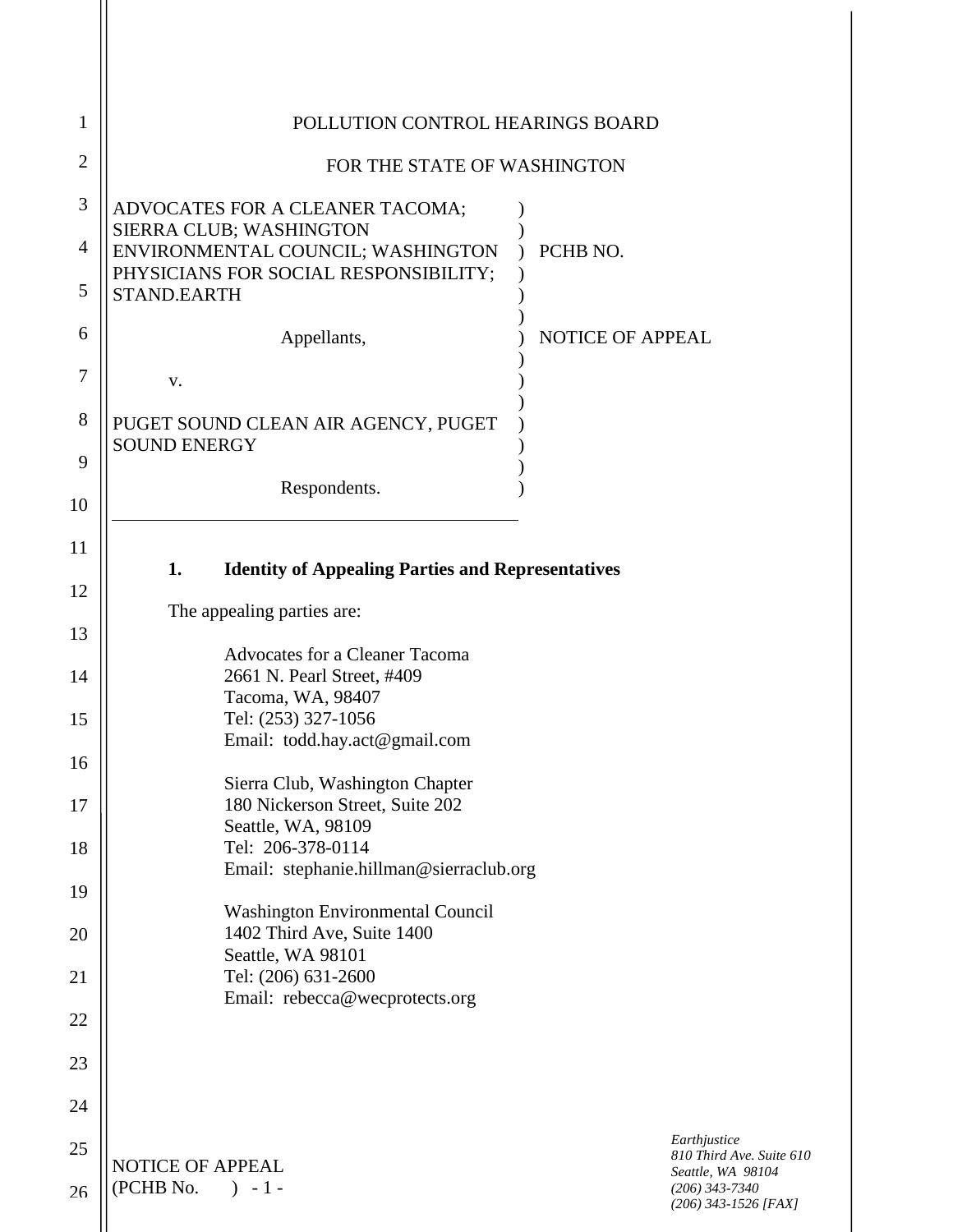| 1              | <b>Washington Physicians for Social Responsibility</b>                                              |  |  |
|----------------|-----------------------------------------------------------------------------------------------------|--|--|
| $\overline{2}$ | 4500 9th Ave NE, Suite 300<br>Seattle, WA 98105                                                     |  |  |
|                | Tel: (206) 547-2630                                                                                 |  |  |
| 3              | Email: max@wpsr.org                                                                                 |  |  |
| 4              | Stand.Earth<br>1329 N State St #302                                                                 |  |  |
| 5              | Bellingham, WA 98225                                                                                |  |  |
| 6              | Tel: (360) 734-2951<br>Email: alex@stand.earth                                                      |  |  |
| 7              | The representatives of the appealing party are:                                                     |  |  |
| 8              |                                                                                                     |  |  |
|                | Jan Hasselman<br>Jaimini Parekh                                                                     |  |  |
| 9              | Earthjustice                                                                                        |  |  |
| 10             | 810 Third Avenue, Suite 610<br>Seattle, WA 98104                                                    |  |  |
| 11             | $(206)$ 343-7340                                                                                    |  |  |
|                | $(206)$ 343-1526 [fax]<br>jhasselman@earthjustice.org                                               |  |  |
| 12             | jparekh@earthjustice.org                                                                            |  |  |
| 13             | <b>Identification of Other Parties</b><br>2.                                                        |  |  |
| 14             | Pursuant to WAC 371-08-340(2), the other parties in this appeal are the Puget Sound                 |  |  |
| 15             | Clean Air Agency and Puget Sound Energy.                                                            |  |  |
| 16             | 3.<br><b>Decision Under Appeal</b>                                                                  |  |  |
| 17             | This is an appeal of Order of Approval to Construct No. 11386 ("Permit") issued by the              |  |  |
| 18             | Puget Sound Clean Air Agency ("PSCAA") to Puget Sound Energy ("PSE") authorizing the                |  |  |
| 19             | construction and operation of the Tacoma Liquefied Natural Gas Project ("Tacoma LNG") on            |  |  |
| 20             | December 10, 2019. A copy of the Permit is attached (Attachment 1). As directed by WAC              |  |  |
| 21             | 371-08-340(3), appellants are also including a copy of the initial project application. (Attachment |  |  |
| 22             | 2). Because that application was deemed incomplete, there are other documents that might also       |  |  |
| 23             | be considered part of the application. These documents are posted on the PSCAA website at           |  |  |
| 24             |                                                                                                     |  |  |
| 25             | Earthjustice<br>810 Third Ave. Suite 610<br><b>NOTICE OF APPEAL</b>                                 |  |  |
| 26             | Seattle, WA 98104<br>(PCHB No.<br>$) - 2 -$<br>$(206)$ 343-7340<br>(206) 343-1526 [FAX]             |  |  |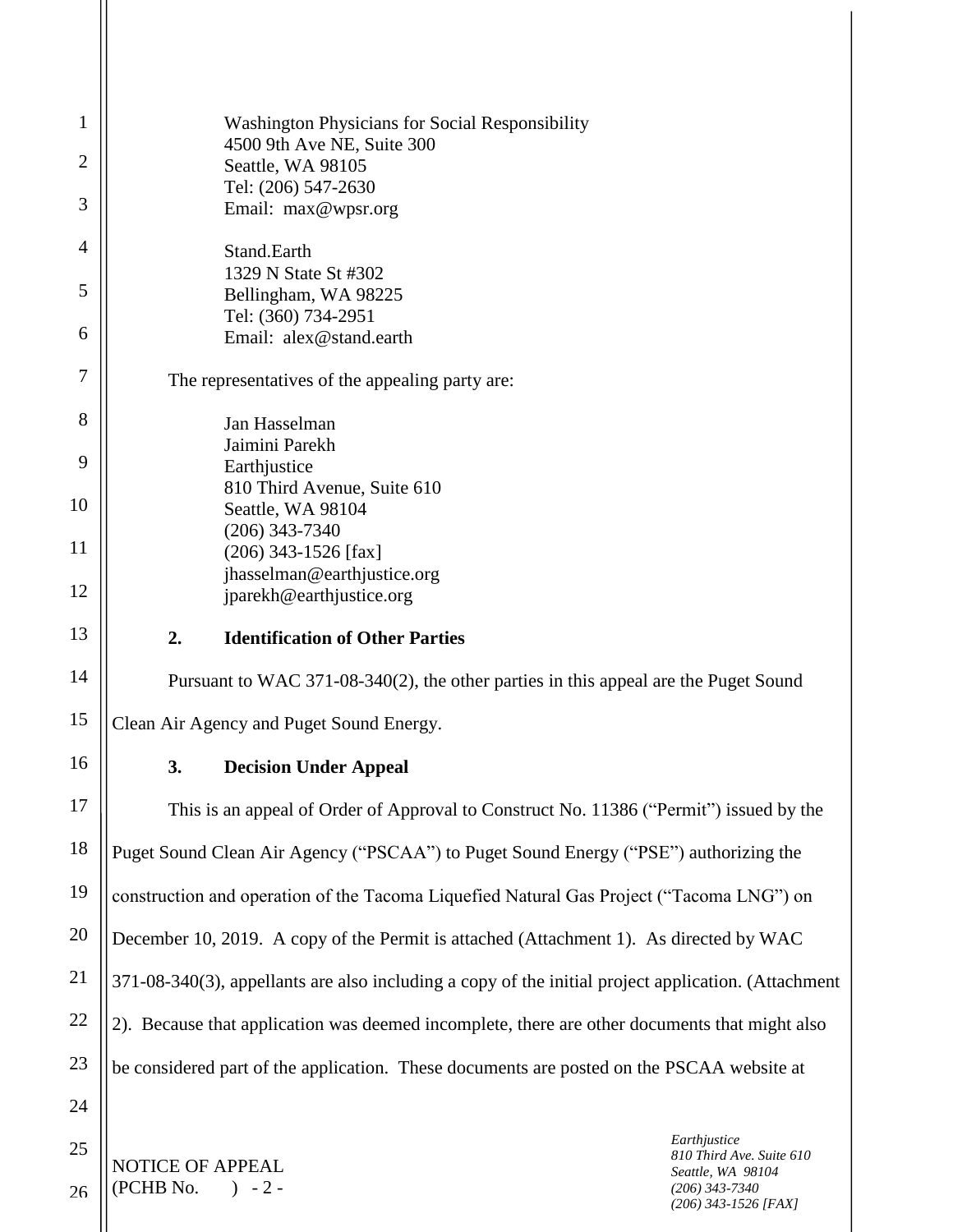2 https://pscleanair.gov/460/Current-Permitting-Projects. Appellants can provide copies if the Board so requests.

1

3

4

5

6

7

8

9

10

11

21

25

26

### **4. Short and Plain Statement Showing Grounds for Appeal**

The Permit for the Tacoma LNG project is contrary to law because it is inconsistent with the requirements and intent of state and federal laws designed to protect the environment. Specifically, the Permit relies on environmental analyses that violate the State Environmental Policy Act ("SEPA") and otherwise clearly erroneous and contrary to law. Additionally, the Permit violates and is inconsistent with the requirements of the state and federal Clean Air Acts.

## **5. Statement of Facts and Preliminary Identification of Issues.**

#### A. The Climate Crisis and the State's Efforts to Address it.

12 13 14 15 16 17 18 19 20 There is an overwhelming, global scientific consensus that greenhouse gas ("GHG") emissions must be radically reduced over the next several decades to avoid a climate catastrophe. Continuing to emit greenhouse gases at the current rate of emissions would cause serious economic and environmental disruption from a rapidly changing climate including: an increase in pollution-related illness and death due to poor air quality; declining water supply for drinking, agriculture, wildlife, and recreation; an increase in tree die-off and forest mortality because of increasing wildfires, insect outbreaks, and tree diseases; the loss of coastal lands due to sea level rise; an increase in ocean temperature and acidity; increased death and disease in fish like salmon, steelhead, and trout because of warmer water temperatures and altered flow regimes; damaged, ruined, and failed field crops and fruit harvests because of higher temperatures and less water available for irrigation.

22 23 24 To meet the demands of this crisis, the nations of the world in 2015 committed to a goal of limiting the increase in global temperatures to 1.5 degrees above preindustrial levels. Between 2020 and 2040, global  $CO<sub>2</sub>$  emissions from fossil fuel combustion and industry will

NOTICE OF APPEAL  $(PCHB No. ) - 3 -$ 

*Earthjustice 810 Third Ave. Suite 610 Seattle, WA 98104 (206) 343-7340 (206) 343-1526 [FAX]*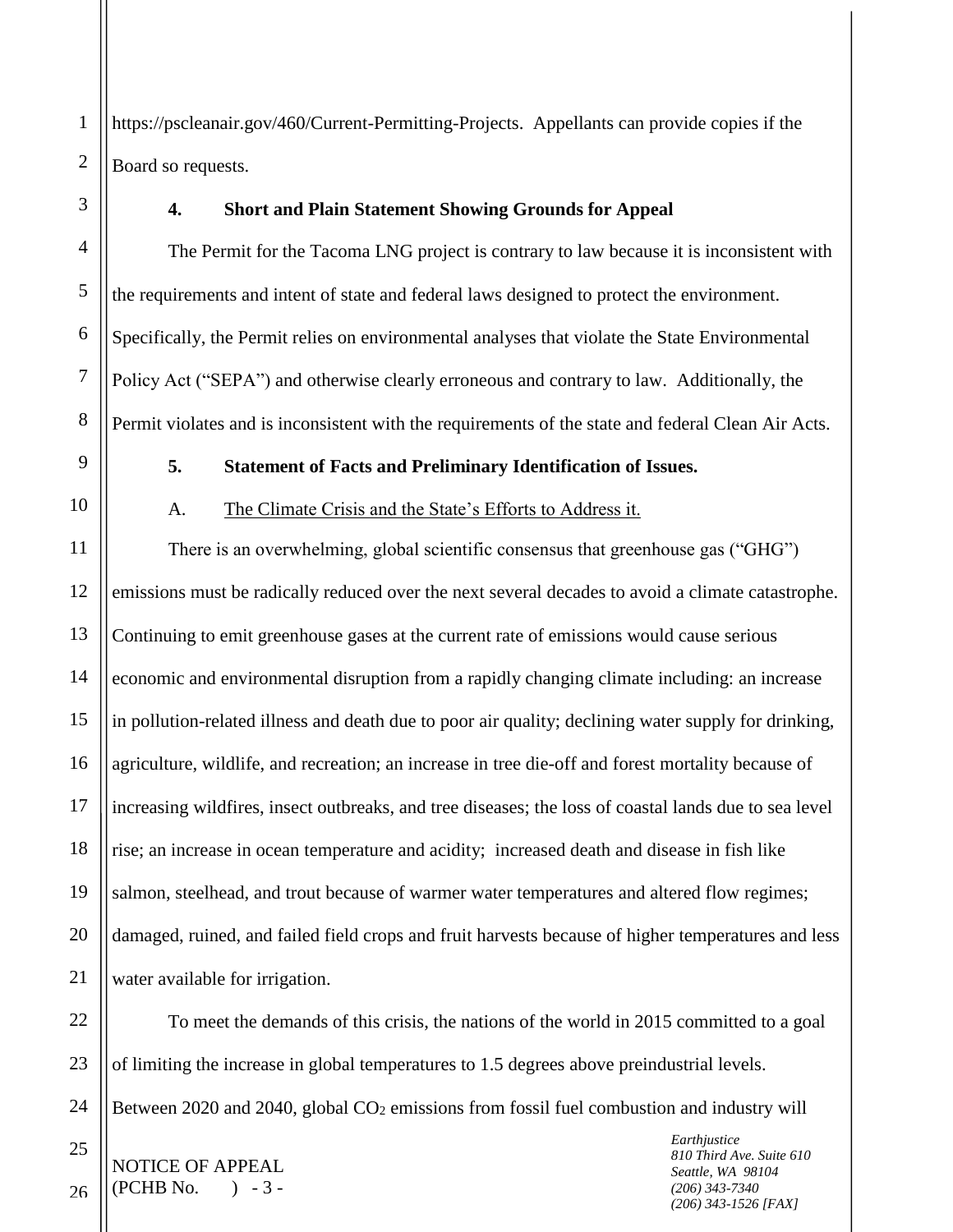2 3 4 need to decline by more than 75%, requiring deep cuts every year. The marine shipping industry—which accounts for approximately 3% of global GHG emissions—has like many industries sought to take action to reduce its GHG emissions. The International Maritime Organization ("IMO"), the global body that sets rules for the international maritime shipping industry, in 2018 adopted a goal of reducing total GHG emissions by 50% as compared with 2008 levels by the year 2050.

Washington State has likewise adopted a number of policies intended to address the climate crisis by reducing GHG emissions and promoting clean energy and fuel alternatives. Over a decade ago, the state committed to significantly reducing its GHG emissions, setting a target of reducing GHG emissions to 50% below 1990 levels by 2050. Wash. Rev. Code § 70.235.020(1)(a)(iii).

#### B. The Tacoma LNG Project and the Flawed Environmental Review.

*1. The Final Environmental Impact Statement failed to adequately analyze safety and air pollution risks from the facility.*

In September 2014, the City of Tacoma initiated an environmental review for a shoreline substantial development permit for the Tacoma LNG project. The project at that time was primarily oriented towards supplying natural gas for PSE's customers during periods of peak demand, known as "peak shaving." Additionally, the project would provide LNG for TOTE Marine and other as yet unknown customers for marine fuel, and for loading on trucks or barges for other use as a fuel source. The City of Tacoma issued the Final EIS for the project on Nov. 9, 2015.

The Final EIS failed to adequately examine serious public health and safety risks of gas leaks, explosions, and fire from the proposed facility that would be located near to a densely populated city. For example, the Final EIS ignored the most significant disaster in recent

NOTICE OF APPEAL  $(PCHB No. ) - 4 -$ 

*Earthjustice 810 Third Ave. Suite 610 Seattle, WA 98104 (206) 343-7340 (206) 343-1526 [FAX]*

26

1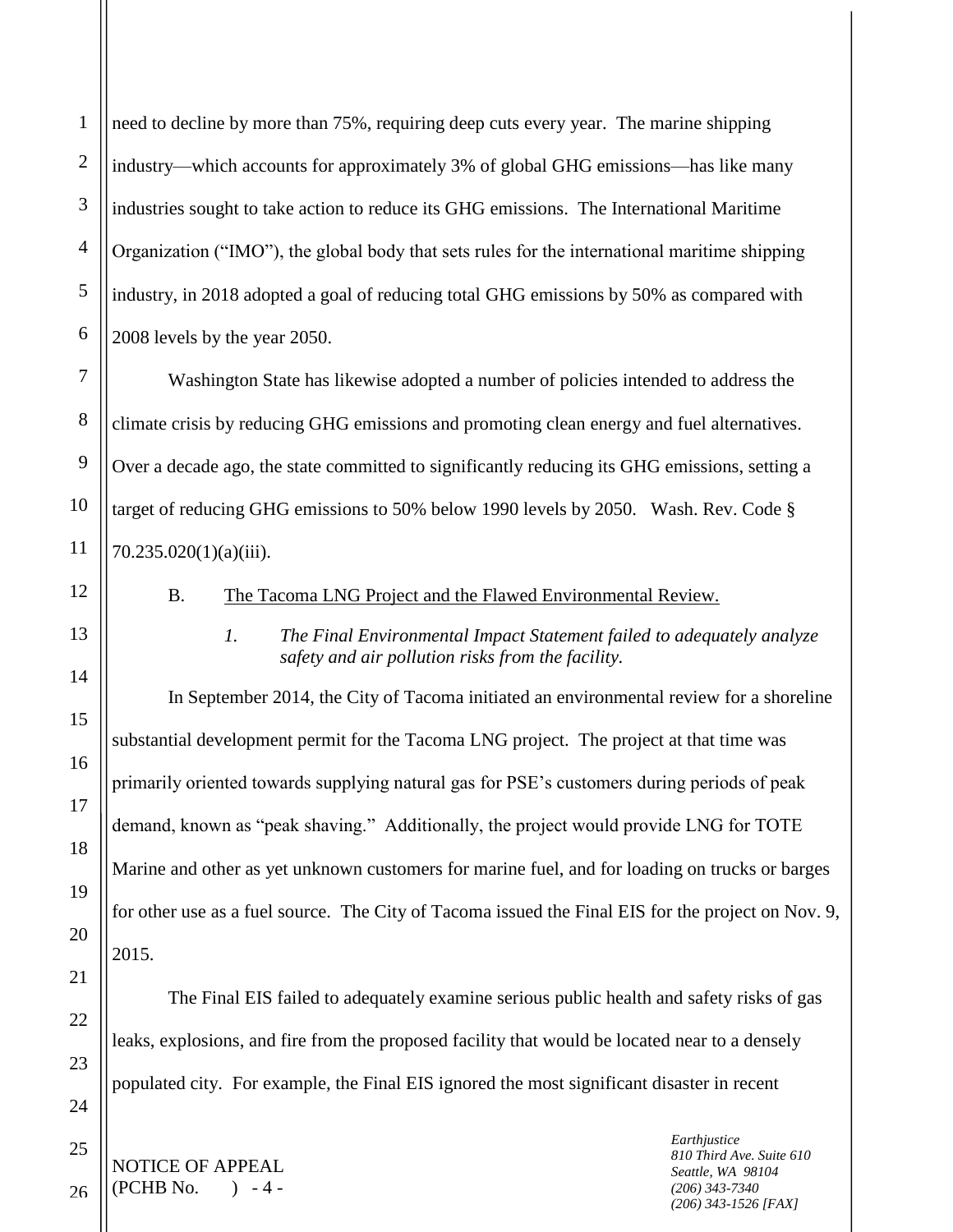1 2 3 4 5 6 7 8 times—the explosion at the peak shaving storage facility in Plymouth, Washington in 2014. The FEIS also failed to analyze the risk of physical damage to the Tacoma LNG storage tank, which the Plymouth disaster demonstrates is a reasonably foreseeable possibility. Further, the FEIS never considered risk models showing that in the event of a disaster and major leak, the facility could would require a 12.6 mile emergency response zone. Instead, the Final EIS relied on a preliminary design of the facility that lacked sufficient detail to determine health and safety risks. Further, the Tacoma LNG project would also emit a significant quantity of hazardous air

pollutants close to residential neighborhoods and the adjacent Northwest Detention Center. Both individually, and cumulatively, emissions of these pollutants pose significant health risks to the public that the FEIS failed to consider or disclose. Yet, the FEIS contains no explanation of how toxic air emissions would affect residents that live near to the project. The FEIS also fails to discuss cumulative air toxic impacts from industrial activities adjacent to the Tacoma LNG project. The proposed location of the Tacoma LNG facility is surrounded by facilities that emit air pollution. Neither this Board, nor any other body, has resolved a challenge to the FEIS.

### *2. The Supplemental Environmental Impact Statement failed to adequately analyze the significant adverse effect of the project on global climate change.*

*Earthjustice* Subsequent to the issuance of the FEIS, PSE submitted an application for a notice of construction ("NOC"), pursuant to state and federal clean air laws, seeking authorization from the Puget Sound Clean Air Agency ("PSCAA") for the Project. PSCAA initiated a supplemental EIS process to consider the GHG issue further. By this time, however, the project had significantly changed. It was no longer a project primarily to supply LNG for peak shaving, as considered in the FEIS. By the time it reached PSCAA, it was primarily a project to supply marine fuel—with peak shaving representing only a tiny proportion of the project's capacity, to be phased out quickly. Since the Supplemental EIS focused solely on climate change impacts,

*810 Third Ave. Suite 610 Seattle, WA 98104 (206) 343-7340 (206) 343-1526 [FAX]*

9

26

NOTICE OF APPEAL  $(PCHB No. \t) - 5 -$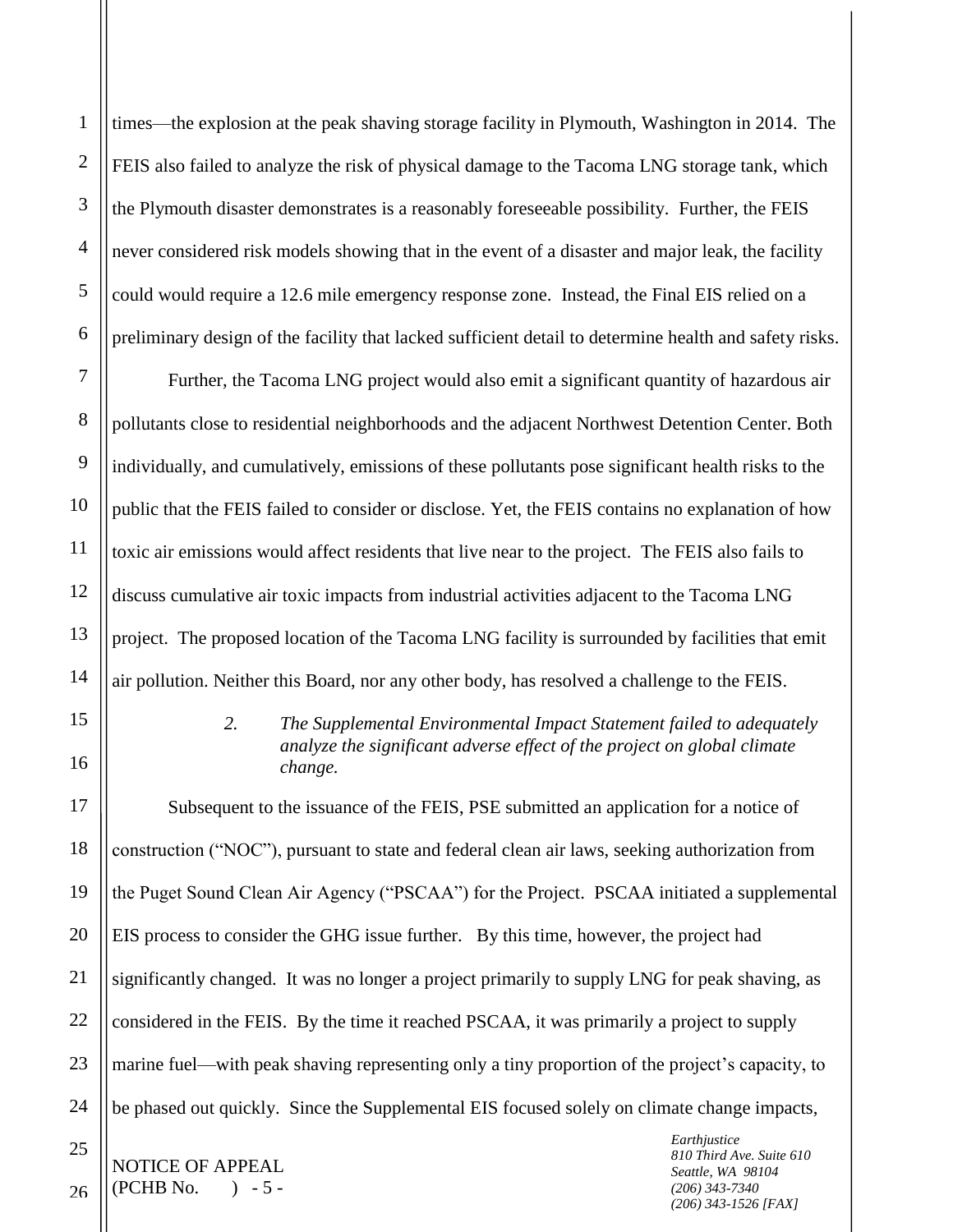there is no environmental analysis on the health and safety risks associated with increased use of the facility for LNG fueling. More ships carrying explosive gas, in close proximity to urban neighborhoods, poses significant safety risks, as well as the risk of emissions associated with fueling and transportation.

PSCAA issued a draft SEIS in late 2018, opening a period of public comment. The comment period generated nearly 15,000 comments, many of them scathingly critical of the document's GHG analysis. The Draft SEIS concluded that selling LNG to maritime vessels as a transport fuel would displace other fossil-based marine fuels over the full 40-year life span of the project at a 1-for-1 ratio, and thereby slightly *reduce* GHGs emissions as compared with the no action scenario. Appellants and numerous others challenged the flawed analysis in the SEIS.

PSCAA finalized the Supplemental EIS largely unchanged on March 29, 2019. The SEIS again concluded that GHG emissions from the Tacoma LNG Project would be insignificant because the project would slightly decrease GHG emissions as compared with the "no action" alternative. Among the document's most controversial conclusions was a finding that methane leaks in British Columbia gas production operations (a critical determinant of lifecycle GHG emissions) are significantly lower than from other sources. As such, the SEIS recommended including a requirement that the project would only source gas from British Columbia to avoid significantly higher GHG emissions. On July 2019, PSCAA released a proposed order of approval, which triggered another round of public comment. Yet again, PSCAA received thousands of comments, mostly expressing opposition to the project and concerns about problems with the GHG analysis in the SEIS.

On December 10, 2019, PSCAA issued the final Permit. The Permit was signed by staff at the agency. The Board of PSCAA took no action with respect to the Permit.

NOTICE OF APPEAL  $(PCHB No. \qquad ) - 6 -$ 

*Earthjustice 810 Third Ave. Suite 610 Seattle, WA 98104 (206) 343-7340 (206) 343-1526 [FAX]*

1

2

3

4

5

6

7

8

9

10

11

12

13

14

15

16

17

18

19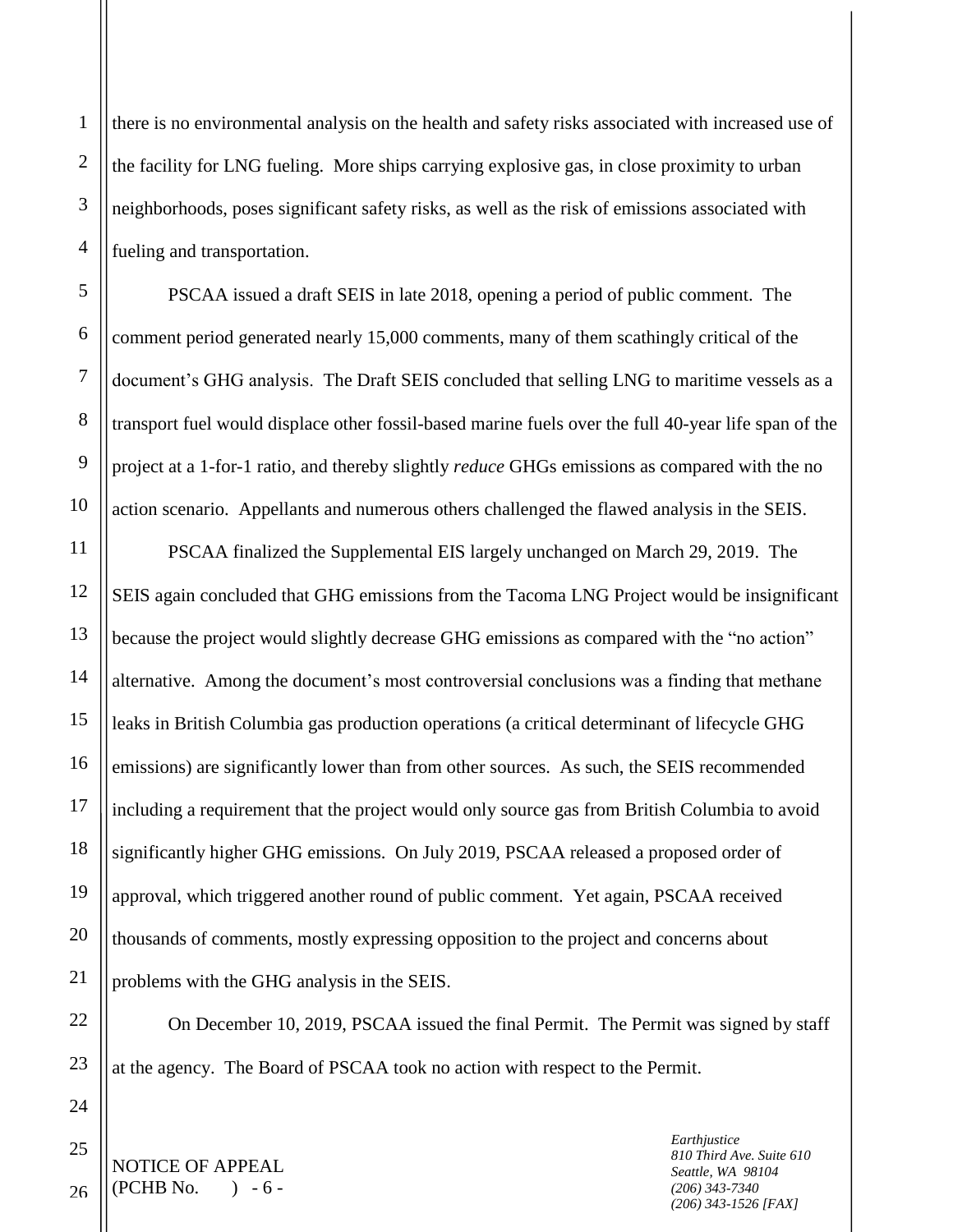Even though PSCAA only recently issued its approval to commence construction, PSE actually has been constructing the project for years. In early 2017, PSCCA issued PSE a "notice of violation" to PSE for failing to obtain permits prior to starting construction. Although PSCAA did not enjoin construction, PSCAA has stated that any work that PSE has done or continues to do is at its own risk should permitting require site revisions.

1

2

3

4

5

6

7

8

9

10

11

12

13

14

15

16

17

18

19

20

21

22

24

25

26

#### C. The Permit Violates SEPA and Clean Air Laws

The Permit is invalid in at least the following respects:

a. The Permit was supported by a supplemental environmental impact statement that concludes that the project will have insignificant GHG emissions. The SEIS relies on flawed data, utilizes flawed analytical frameworks, and reaches flawed conclusions. A legally adequate SEIS would have revealed that the project would produce GHG emissions that would be significant and that warrant denial or further mitigation under the law.

b. The Permit was also supported by a final environmental impact statement that addressed other environmental, safety, and health issues besides GHG emissions. That FEIS also includes faulty data, assumptions, analyses and conclusions. PSCAA should have found that the air quality and safety impacts of the project were significant and required either denial or additional mitigation.

23 c. The Permit was not supported by a lawful supplemental environmental impact statement, even though the project has changed significantly in a way that would result in new adverse environmental impacts. For example, the revised project contemplates much higher rates of marine fueling for which there is no infrastructure and no permits, and which would result in significant impacts in the marine waters adjacent the project. These impacts have never been examined.

NOTICE OF APPEAL  $(PCHB No. \t) - 7 -$ 

*Earthjustice 810 Third Ave. Suite 610 Seattle, WA 98104 (206) 343-7340 (206) 343-1526 [FAX]*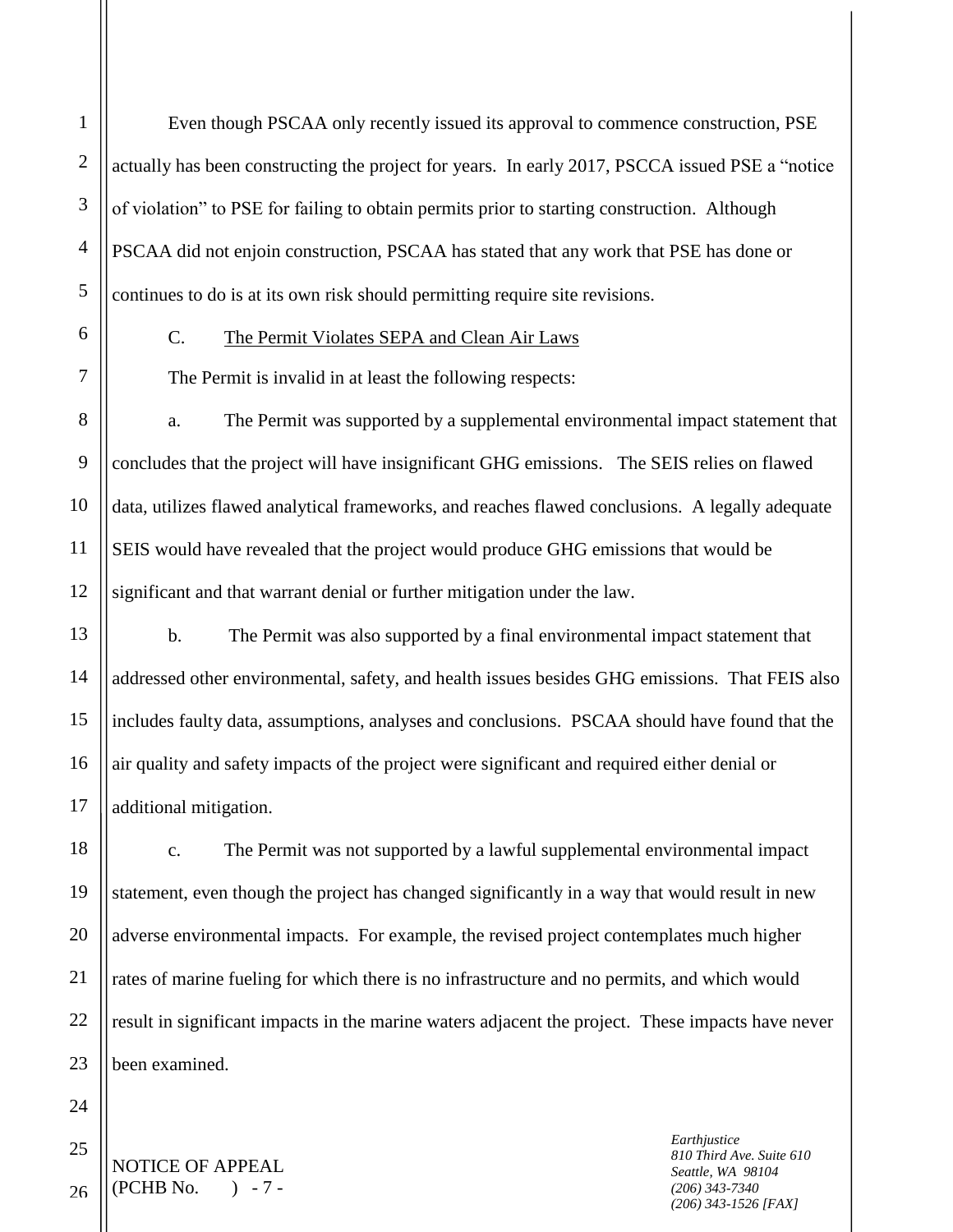d. The Permit was signed by PSCAA staff members; the PSCAA Board took no action to issue this permit. However, the state Clean Air Act directs that permits for new sources like the Tacoma LNG project must be issued by the Board of PSCAA. That responsibility has not been delegated and cannot be delegated. As such, the Permit is *ultra vires* and invalid.

1

2

3

4

5

6

7

8

9

10

11

12

13

14

15

16

17

18

19

# **6. Interests of the Petitioners**

Petitioners Advocates for a Cleaner Tacoma, Sierra Club, Stand.Earth, Washington Physicians for Social Responsibility, and Washington Environmental Council are non-profit organizations that represent thousands of members and supporters dedicated to protecting the environment, and communities living in and around the Port of Tacoma. Petitioners' members and supporters work, and live near to the Port of Tacoma, where the Tacoma LNG facility would be built. The Project would undermine local and regional efforts to protect air quality, and reduce the causes and effects of climate change.

Issuance of the Permit injures Petitioners in several ways. First, operation and construction of the Tacoma LNG facility that would store highly explosive methane gas in close proximity to densely populated urban neighborhoods, and poses the risk of fire or explosion that threatens the safety of Petitioners' members and supporters. Second, operation of the facility would cause emission of hazardous pollutants, including benzene, a carcinogen, and other criteria pollutants that contribute to smog formation. Emission of these pollutants would worsen air quality in and around the Port of Tacoma, which already has poor air quality due to industrial activities, and would thereby expose members living near to the Project to higher levels of dangerous pollutants that could adversely affect their health. Finally, the Project would result in significant increases in Washington State's contribution to global emissions of greenhouse gasses and other pollutants. This increase would occur because operation of the Project would

26

NOTICE OF APPEAL  $(PCHB No. \t) - 8 -$ 

*Earthjustice 810 Third Ave. Suite 610 Seattle, WA 98104 (206) 343-7340 (206) 343-1526 [FAX]*